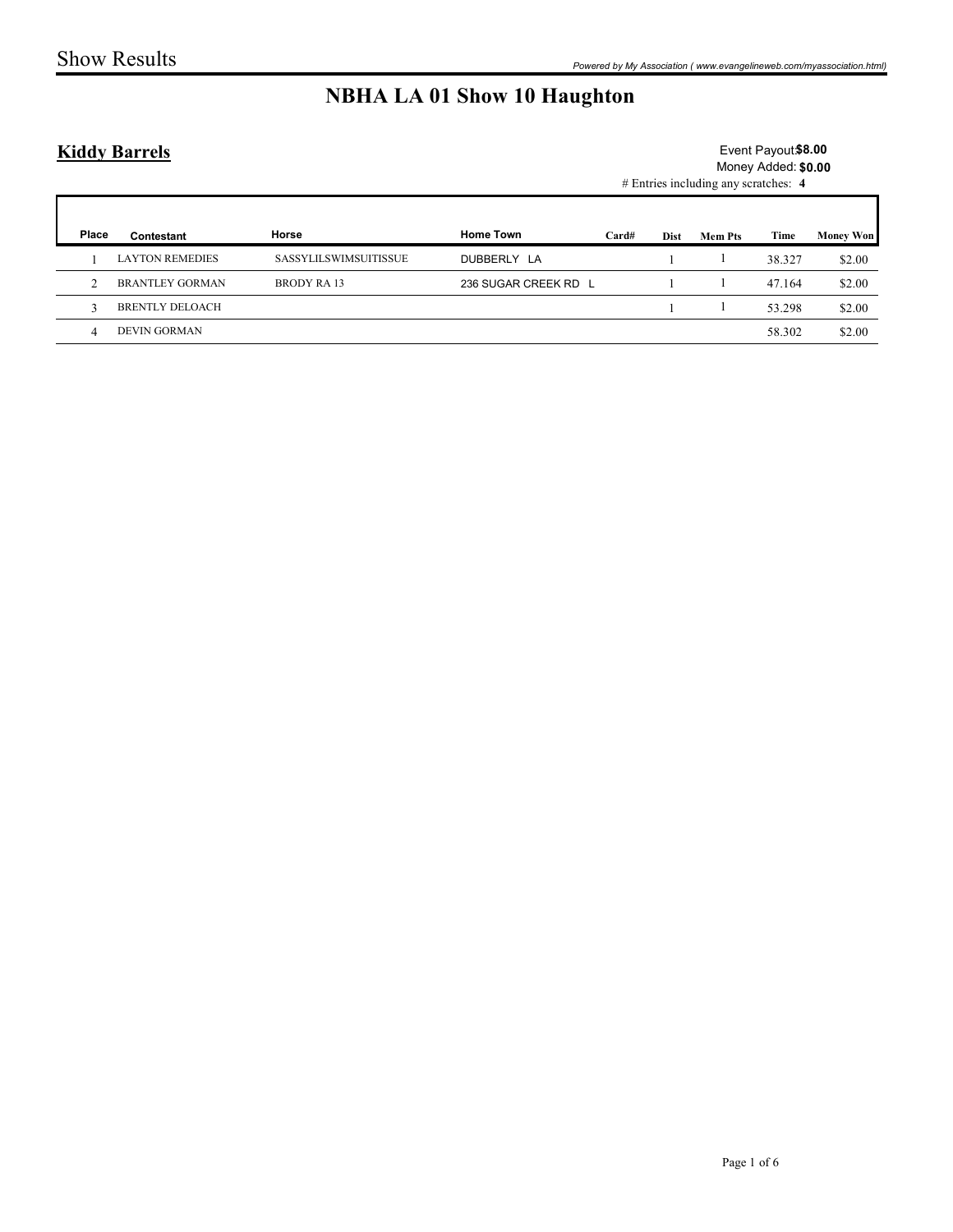#### Open 5D Barrels

|                |                                               |                              | <b>NBHA LA 01 Show 10 Haughton</b> |                                                                                       |                |                |                    |                  |  |  |
|----------------|-----------------------------------------------|------------------------------|------------------------------------|---------------------------------------------------------------------------------------|----------------|----------------|--------------------|------------------|--|--|
|                | <b>Open 5D Barrels</b>                        |                              |                                    | Event Payout \$320.00<br>Money Added: \$0.00<br># Entries including any scratches: 20 |                |                |                    |                  |  |  |
|                | 1D-Results                                    |                              |                                    |                                                                                       |                |                |                    |                  |  |  |
| Place          | Contestant                                    | Horse                        | <b>Home Town</b>                   | Card#                                                                                 |                | Dist Mem Pts   | Time               | <b>Money Won</b> |  |  |
|                | <b>LISA SMITH</b>                             | <b>BUCKWHEAT</b>             | HAUGHTON LA                        | 111521                                                                                |                |                | 17.871             | \$96.00          |  |  |
| 2              | <b>HAILEY DELOACH</b>                         | <b>LUCY</b>                  | NATCHITOCHES LA                    | 52093                                                                                 |                |                | 17.984             |                  |  |  |
| 3              | <b>BRENLEY METOYER</b>                        | CC WOODEN FABLE              | NATCHITOCHES LA                    | 110305                                                                                |                |                | 18.137             |                  |  |  |
| $\overline{4}$ | ALEXIS ALEXANDER                              | SASSYLILSWIMSUITISSUE        | DUBBERLY LA                        | 103401                                                                                |                |                | 18.155             |                  |  |  |
| 5              | MORGAN IMAN                                   | DIVA ADVANTAGE               | HAUGHTON LA                        | 111522                                                                                |                |                | 18.192             |                  |  |  |
| 6              | PAM STEPHENSON                                | <b>BELLA</b>                 | EMERSON AR                         | 24228                                                                                 |                |                | 18.242             |                  |  |  |
| 2D-Results     |                                               |                              |                                    |                                                                                       |                |                |                    |                  |  |  |
| Place          | Contestant                                    | Horse                        | <b>Home Town</b>                   | Card#                                                                                 | Dist           | <b>Mem Pts</b> | Time               | <b>Money Won</b> |  |  |
|                | <b>LISA PRESTRIDGE</b>                        | PEARL                        | NATCHITOCHES LA                    | 5929                                                                                  |                |                | 18.472             | \$80.00          |  |  |
| 2              | <b>ERIN KEEL</b>                              | <b>ELVIS</b>                 | JAMESTOWN LA                       | 110302                                                                                |                |                | 18.687             |                  |  |  |
| 3              | <b>ELIZABETH REEME</b>                        | KING ARI ADARI               | ATHENS LA                          | 44336                                                                                 |                |                | 18.733             |                  |  |  |
|                | 4 STEPHANIE GORMAN                            | IMA EASTER ANGEL             | ARCADIA LA                         | 109593                                                                                | $\overline{1}$ |                | 18.761             |                  |  |  |
|                | 3D-Results                                    |                              |                                    |                                                                                       |                |                |                    |                  |  |  |
|                | Place Contestant                              | Horse                        | <b>Home Town</b>                   | Card#                                                                                 |                | Dist Mem Pts   |                    | Time Money Won   |  |  |
|                | 1 VEDA KEEL                                   | ACE                          | JAMESTOWN LA                       | 110303                                                                                | -1             |                | 19.270             | \$64.00          |  |  |
|                | <b>4D-Results</b>                             |                              |                                    |                                                                                       |                |                |                    |                  |  |  |
|                | Place Contestant                              | Horse                        | <b>Home Town</b>                   | Card#                                                                                 |                | Dist Mem Pts   | Time               | <b>Money Won</b> |  |  |
|                | <b>SHERRY MAY</b>                             | <b>BRODY RA 13</b>           | ATHENS LA                          | 8217                                                                                  |                |                | 19.391             | \$48.00          |  |  |
|                | 2 AVERY POWELL                                | FRENCH MISS FLIT             | MINDEN LA                          | 108850                                                                                | -1             |                | 19.461             |                  |  |  |
|                | 3 DONALD TAYLOR                               | <b>THUNDER</b>               | BOSSIER CITY LA                    | 63684                                                                                 |                |                | 19.572             |                  |  |  |
| $\overline{4}$ | <b>FAYE HALVORSON</b>                         | BUCK                         | PRINCETON LA                       | 21224                                                                                 | 1              |                | 19.667             |                  |  |  |
|                | 5D-Results                                    |                              |                                    |                                                                                       |                |                |                    |                  |  |  |
|                | Place Contestant                              | Horse                        | <b>Home Town</b>                   | Card#                                                                                 |                | Dist Mem Pts   | Time               | <b>Money Won</b> |  |  |
| $\mathbf{1}$   | <b>CHANDRA TAYLOR</b>                         | ZIP                          | BOSSIER CITY LA                    | 58809                                                                                 |                |                | 20.311             | \$32.00          |  |  |
|                | 2 DONALD TAYLOR                               | <b>SPOOK</b>                 | <b>BOSSIER CITY LA</b>             | 63684                                                                                 |                |                | 20.558             |                  |  |  |
|                | <b>No Time-Results</b>                        |                              |                                    |                                                                                       |                |                |                    |                  |  |  |
|                |                                               |                              |                                    |                                                                                       |                |                |                    |                  |  |  |
| Place          | Contestant                                    | Horse                        | <b>Home Town</b>                   | Card#                                                                                 |                | Dist Mem Pts   |                    | Time Money Won   |  |  |
|                | <b>RACHEL MORGAN</b><br><b>JESSICA AUSTIN</b> | SASSYS BAD DIXIE GIRL<br>RIP | HEFLIN LA<br>JAMESTOWN LA          | 103441                                                                                | - 1            |                | 917.860<br>921.813 |                  |  |  |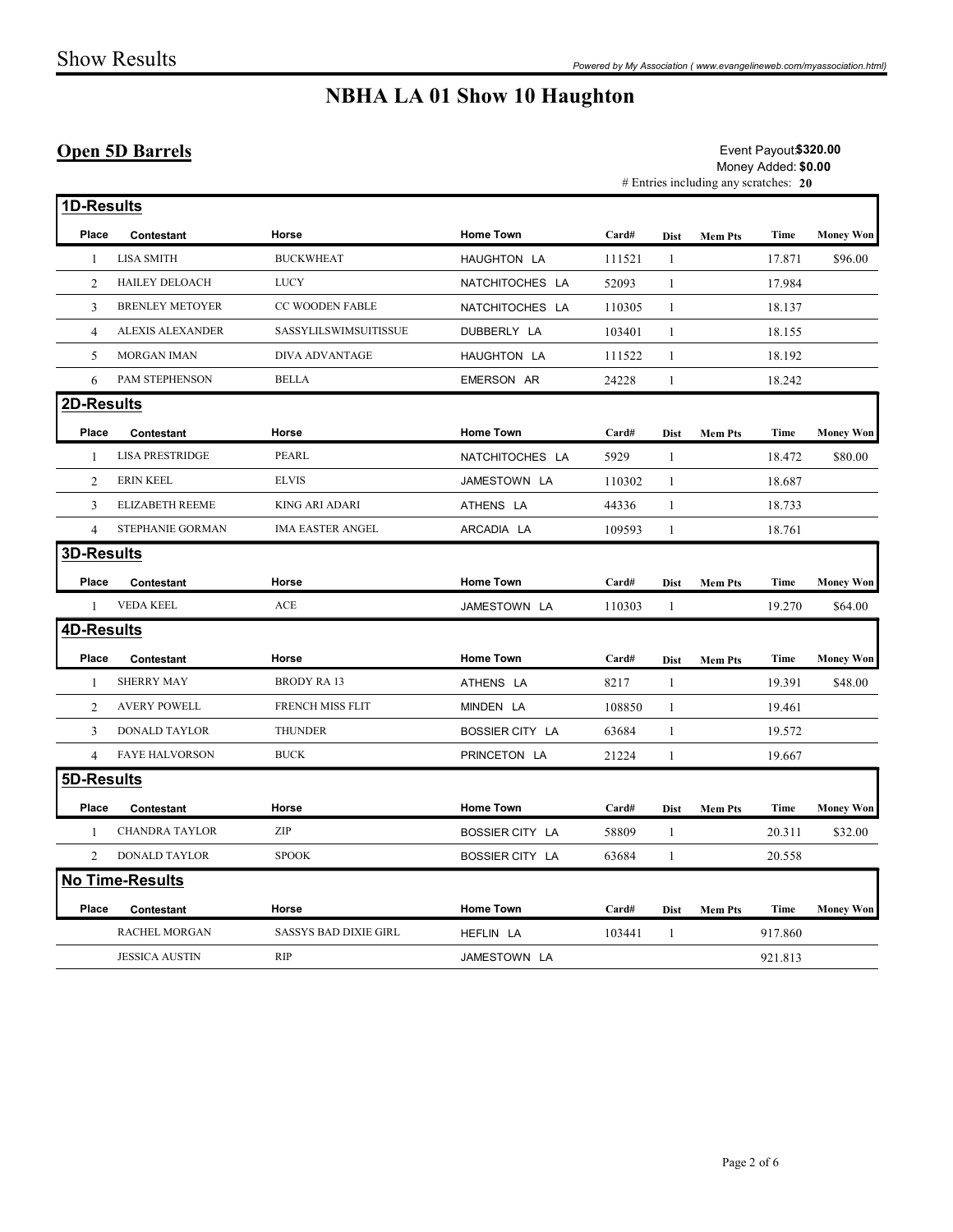#### Sr 5D Barrels

|                   |                         |                             | <b>NBHA LA 01 Show 10 Haughton</b> |        |              | Powered by My Association (www.evangelineweb.com/myassociation.html) |                                             |                  |
|-------------------|-------------------------|-----------------------------|------------------------------------|--------|--------------|----------------------------------------------------------------------|---------------------------------------------|------------------|
|                   | <b>Sr 5D Barrels</b>    |                             |                                    |        |              | # Entries including any scratches: 9                                 | Event Payout \$86.00<br>Money Added: \$0.00 |                  |
| 1D-Results        |                         |                             |                                    |        |              |                                                                      |                                             |                  |
| Place             | Contestant              | Horse                       | <b>Home Town</b>                   | Card#  |              | Dist Mem Pts                                                         | Time                                        | <b>Money Won</b> |
| -1                | LISA SMITH              | <b>BUCKWHEAT</b>            | HAUGHTON LA                        | 111521 | -1           |                                                                      | 17.871                                      | \$30.00          |
| 2                 | PAM STEPHENSON          | <b>BELLA</b>                | EMERSON AR                         | 24228  |              |                                                                      | 18.242                                      |                  |
| 2D-Results        |                         |                             |                                    |        |              |                                                                      |                                             |                  |
| Place             | Contestant              | Horse                       | <b>Home Town</b>                   | Card#  | <b>Dist</b>  | <b>Mem Pts</b>                                                       | Time                                        | <b>Money Won</b> |
| -1                | LISA PRESTRIDGE         | PEARL                       | NATCHITOCHES LA                    | 5929   | -1           |                                                                      | 18.472                                      | \$26.00          |
| 4D-Results        |                         |                             |                                    |        |              |                                                                      |                                             |                  |
| Place             | Contestant              | Horse                       | <b>Home Town</b>                   | Card#  | <b>Dist</b>  | <b>Mem Pts</b>                                                       | Time                                        | <b>Money Won</b> |
| -1                | <b>SHERRY MAY</b>       | <b>BRODY RA13</b>           | ATHENS LA                          | 8217   |              |                                                                      | 19.391                                      | \$17.00          |
| 2                 | <b>DONALD TAYLOR</b>    | <b>THUNDER</b>              | BOSSIER CITY LA                    | 63684  |              |                                                                      | 19.572                                      |                  |
| 5D-Results        |                         |                             |                                    |        |              |                                                                      |                                             |                  |
| Place             | Contestant              | Horse                       | <b>Home Town</b>                   | Card#  | Dist         | Mem Pts                                                              | Time                                        | <b>Money Won</b> |
| -1                | <b>CHANDRA TAYLOR</b>   | $\ensuremath{\mathrm{ZIP}}$ | BOSSIER CITY LA                    | 58809  |              |                                                                      | 20.311                                      | \$13.00          |
| 2                 | DONALD TAYLOR           | $\operatorname{SPOOK}$      | BOSSIER CITY LA                    | 63684  | 1            |                                                                      | 20.558                                      |                  |
| $\mathbf{3}$      | <b>TERRY MOSELEY</b>    |                             | COUSHATTA LA                       | 7431   | 1            |                                                                      | 21.947                                      |                  |
| $\overline{4}$    | DONALD TAYLOR           | SANDY                       | BOSSIER CITY LA                    | 63684  | $\mathbf{1}$ |                                                                      | 23.598                                      |                  |
| 1D-Results        | <b>Youth 5D Barrels</b> |                             |                                    |        |              | # Entries including any scratches: 5                                 | Event Payout \$48.00<br>Money Added: \$0.00 |                  |
|                   |                         |                             |                                    |        |              |                                                                      |                                             |                  |
| Place             | Contestant              | Horse                       | <b>Home Town</b>                   | Card#  |              | Dist Mem Pts                                                         | Time                                        | <b>Money Won</b> |
| -1                | <b>BRENLEY METOYER</b>  | CC WOODEN FABLE             | NATCHITOCHES LA                    | 110305 | -1           |                                                                      | 18.137                                      | \$26.00          |
| $\overline{2}$    | ALEXIS ALEXANDER        | SASSYLILSWIMSUITISSUE       | DUBBERLY LA                        | 103401 | -1           |                                                                      | 18.155                                      |                  |
| $\mathbf{3}$      | MORGAN IMAN             | DIVA ADVANTAGE              | HAUGHTON LA                        | 111522 | -1           |                                                                      | 18.237                                      |                  |
| <b>3D-Results</b> |                         |                             |                                    |        |              |                                                                      |                                             |                  |
| Place             | Contestant              | Horse                       | <b>Home Town</b>                   | Card#  |              | Dist Mem Pts                                                         | Time                                        | Money Won        |
| $\overline{1}$    | <b>AVERY POWELL</b>     | <b>FRENCH MISS FLIT</b>     | MINDEN IA                          | 108850 |              |                                                                      | 19461                                       | \$22.00          |

#### Youth 5D Barrels

#### Event Payout**\$48.00** Money Added: \$0.00

|                |                         |                       | AULINU LA        | 0/1    |                |                                      | 17.971                                      | $V1$ , $V0$      |
|----------------|-------------------------|-----------------------|------------------|--------|----------------|--------------------------------------|---------------------------------------------|------------------|
|                | 2 DONALD TAYLOR         | <b>THUNDER</b>        | BOSSIER CITY LA  | 63684  | $\mathbf{1}$   |                                      | 19.572                                      |                  |
| 5D-Results     |                         |                       |                  |        |                |                                      |                                             |                  |
| Place          | Contestant              | Horse                 | <b>Home Town</b> | Card#  |                | Dist Mem Pts                         |                                             | Time Money Won   |
| $\overline{1}$ | <b>CHANDRA TAYLOR</b>   | ZIP                   | BOSSIER CITY LA  | 58809  | 1              |                                      | 20.311                                      | \$13.00          |
| $\overline{2}$ | <b>DONALD TAYLOR</b>    | <b>SPOOK</b>          | BOSSIER CITY LA  | 63684  | -1             |                                      | 20.558                                      |                  |
| $\mathbf{3}$   | <b>TERRY MOSELEY</b>    |                       | COUSHATTA LA     | 7431   | 1              |                                      | 21.947                                      |                  |
| 4              | DONALD TAYLOR           | SANDY                 | BOSSIER CITY LA  | 63684  | 1              |                                      | 23.598                                      |                  |
|                | <b>Youth 5D Barrels</b> |                       |                  |        |                |                                      | Event Payout \$48.00<br>Money Added: \$0.00 |                  |
|                |                         |                       |                  |        |                | # Entries including any scratches: 5 |                                             |                  |
| 1D-Results     |                         |                       |                  |        |                |                                      |                                             |                  |
| Place          | Contestant              | Horse                 | <b>Home Town</b> | Card#  |                | Dist Mem Pts                         | Time                                        | <b>Money Won</b> |
| $\overline{1}$ | <b>BRENLEY METOYER</b>  | CC WOODEN FABLE       | NATCHITOCHES LA  | 110305 | -1             |                                      | 18.137                                      | \$26.00          |
|                | 2 ALEXIS ALEXANDER      | SASSYLILSWIMSUITISSUE | DUBBERLY LA      | 103401 | -1             |                                      | 18.155                                      |                  |
|                | 3 MORGAN IMAN           | <b>DIVA ADVANTAGE</b> | HAUGHTON LA      | 111522 | $\overline{1}$ |                                      | 18.237                                      |                  |
| 3D-Results     |                         |                       |                  |        |                |                                      |                                             |                  |
| Place          | Contestant              | Horse                 | <b>Home Town</b> | Card#  |                | Dist Mem Pts                         | Time                                        | <b>Money Won</b> |
| $\overline{1}$ | <b>AVERY POWELL</b>     | FRENCH MISS FLIT      | MINDEN LA        | 108850 | 1              |                                      | 19.461                                      | \$22.00          |
|                | <b>No Time-Results</b>  |                       |                  |        |                |                                      |                                             |                  |
| Place          | Contestant              | Horse                 | <b>Home Town</b> | Card#  |                | Dist Mem Pts                         |                                             | Time Money Won   |
|                |                         | SASSYS BAD DIXIE GIRL | HEFLIN LA        | 103441 | -1             |                                      | 917.860                                     |                  |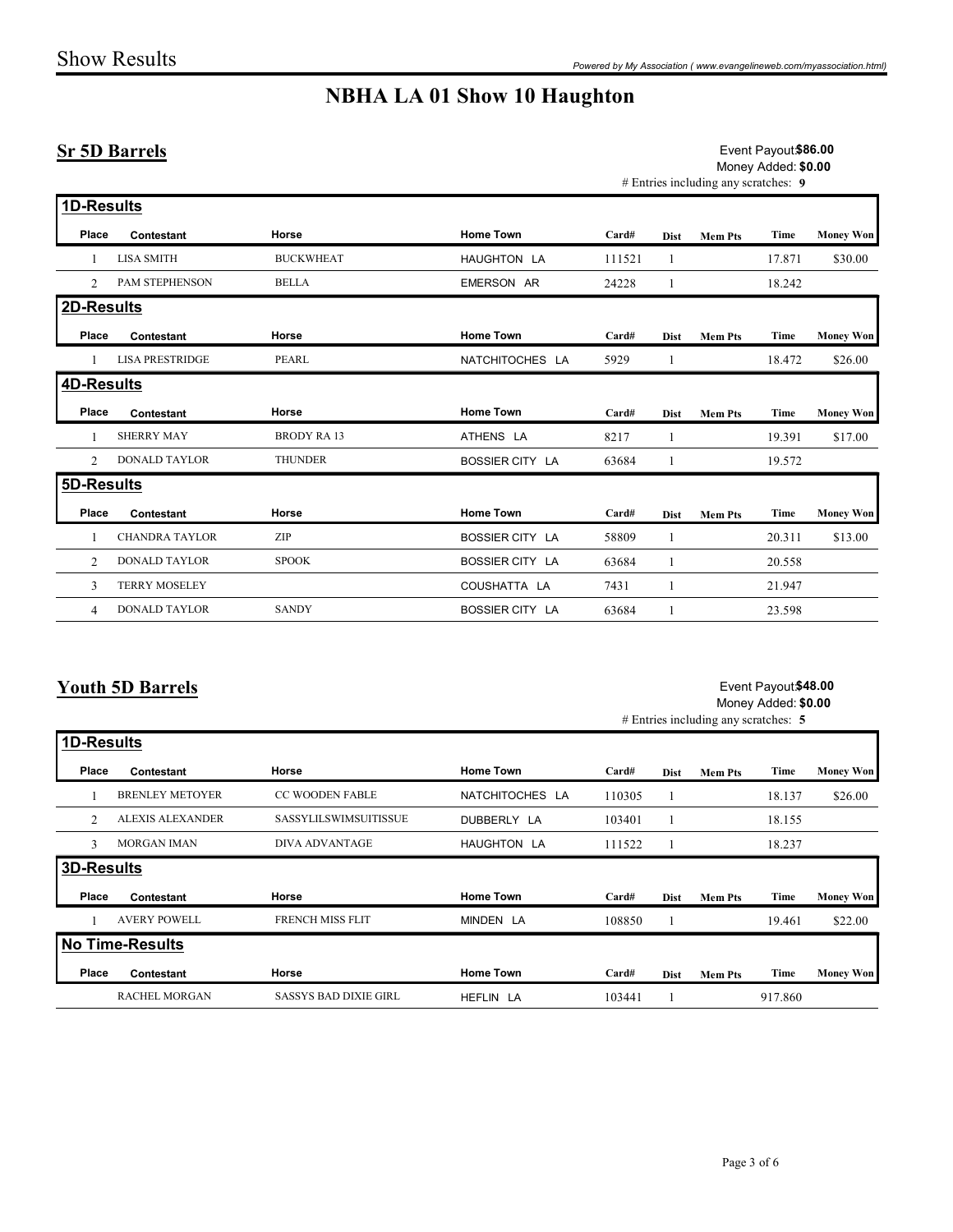#### 1D Open

|                |                        |                         | <b>NBHA LA 01 Show 10 Haughton</b> |        |              |                 |        |                  |
|----------------|------------------------|-------------------------|------------------------------------|--------|--------------|-----------------|--------|------------------|
| 1D Open        |                        |                         |                                    |        |              |                 |        |                  |
| Place          | Contestant             | Horse                   | <b>Home Town</b>                   | Card#  | <b>Dist</b>  | <b>Mem Pts</b>  | Time   | <b>Money Won</b> |
| -1             | LISA SMITH             | <b>BUCKWHEAT</b>        | HAUGHTON LA                        | 111521 | -1           | 5               | 17.871 |                  |
| 2              | HAILEY DELOACH         | LUCY                    | NATCHITOCHES LA                    | 52093  | $\mathbf{1}$ | $\overline{4}$  | 17.984 |                  |
| 3              | <b>BRENLEY METOYER</b> | CC WOODEN FABLE         | NATCHITOCHES LA                    | 110305 | -1           | $\mathbf{3}$    | 18.137 |                  |
| $\overline{4}$ | ALEXIS ALEXANDER       | SASSYLILSWIMSUITISSUE   | DUBBERLY LA                        | 103401 | $\mathbf{1}$ | $\overline{2}$  | 18.155 |                  |
| 5              | MORGAN IMAN            | DIVA ADVANTAGE          | HAUGHTON LA                        | 111522 | $\mathbf{1}$ | $\mathbf{1}$    | 18.192 |                  |
| 6              | PAM STEPHENSON         | <b>BELLA</b>            | EMERSON AR                         | 24228  | -1           |                 | 18.242 |                  |
| 2D Open        |                        |                         |                                    |        |              |                 |        |                  |
| Place          | Contestant             | Horse                   | <b>Home Town</b>                   | Card#  | Dist         | <b>Mem Pts</b>  | Time   |                  |
| $\mathbf{1}$   | <b>LISA PRESTRIDGE</b> | PEARL                   | NATCHITOCHES LA                    | 5929   | $\mathbf{1}$ | $5\overline{)}$ | 18.472 |                  |
| 2              | <b>ERIN KEEL</b>       | <b>ELVIS</b>            | JAMESTOWN LA                       | 110302 | $\mathbf{1}$ | $\overline{4}$  | 18.687 |                  |
| $\mathbf{3}$   | ELIZABETH REEME        | KING ARI ADARI          | ATHENS LA                          | 44336  | $\mathbf{1}$ | $\mathbf{3}$    | 18.733 |                  |
| $\overline{4}$ | STEPHANIE GORMAN       | <b>IMA EASTER ANGEL</b> | ARCADIA LA                         | 109593 | $\mathbf{1}$ | $\overline{2}$  | 18.761 |                  |

### 2D Open

| 2D Open          |                        |                         |                  |        |              |                 |        |
|------------------|------------------------|-------------------------|------------------|--------|--------------|-----------------|--------|
| Place            | Contestant             | Horse                   | <b>Home Town</b> | Card#  | Dist         | <b>Mem Pts</b>  | Time   |
|                  | <b>LISA PRESTRIDGE</b> | PEARL                   | NATCHITOCHES LA  | 5929   | 1            | $5\overline{)}$ | 18.472 |
| 2                | <b>ERIN KEEL</b>       | <b>ELVIS</b>            | JAMESTOWN LA     | 110302 | $\mathbf{1}$ | $\overline{4}$  | 18.687 |
| 3                | <b>ELIZABETH REEME</b> | KING ARI ADARI          | ATHENS LA        | 44336  |              | $\mathbf{3}$    | 18.733 |
| $\overline{4}$   | STEPHANIE GORMAN       | <b>IMA EASTER ANGEL</b> | ARCADIA LA       | 109593 | 1            | $\overline{2}$  | 18.761 |
| 3D Open<br>Place | Contestant             | Horse                   | <b>Home Town</b> | Card#  | Dist         | <b>Mem Pts</b>  | Time   |
|                  | VEDA KEEL              | $\rm{ACE}$              | JAMESTOWN LA     | 110303 | 1            | 5 <sub>5</sub>  | 19.270 |
| 4D Open          |                        |                         |                  |        |              |                 |        |

#### 3D Open

| Place | Contestant       | Horse | <b>Home Town</b> | Card#  | Dist | <b>Mem Pts</b> | Time   |
|-------|------------------|-------|------------------|--------|------|----------------|--------|
|       | <b>VEDA KEEL</b> | ACE   | JAMESTOWN LA     | 110303 |      |                | 19.270 |

#### 4D Open

|                     | ELIZABETH REEME                      | KING ARI ADARI              | ATHENS LA                    | 44336           |                              | $\mathbf{3}$                   | 18.733           |  |
|---------------------|--------------------------------------|-----------------------------|------------------------------|-----------------|------------------------------|--------------------------------|------------------|--|
| 4                   | STEPHANIE GORMAN                     | <b>IMA EASTER ANGEL</b>     | ARCADIA LA                   | 109593          | 1                            | $\overline{2}$                 | 18.761           |  |
| 3D Open             |                                      |                             |                              |                 |                              |                                |                  |  |
| Place               | Contestant                           | Horse                       | <b>Home Town</b>             | Card#           |                              | Dist Mem Pts                   | Time             |  |
|                     |                                      |                             |                              |                 |                              |                                |                  |  |
| $\mathbf{1}$        | <b>VEDA KEEL</b>                     | $\rm{ACE}$                  | JAMESTOWN LA                 | 110303          | $\mathbf{1}$                 | $5\overline{)}$                | 19.270           |  |
| 4D Open             |                                      |                             |                              |                 |                              |                                |                  |  |
| Place               | Contestant                           | Horse                       | <b>Home Town</b>             | Card#           | Dist                         | <b>Mem Pts</b>                 | Time             |  |
|                     | <b>SHERRY MAY</b>                    | <b>BRODY RA13</b>           | ATHENS LA                    | 8217            | 1                            | $5\overline{)}$                | 19.391           |  |
| 2<br>$\mathfrak{Z}$ | <b>AVERY POWELL</b><br>DONALD TAYLOR | FRENCH MISS FLIT<br>THUNDER | MINDEN LA<br>BOSSIER CITY LA | 108850<br>63684 | $\mathbf{1}$<br>$\mathbf{1}$ | $\overline{4}$<br>$\mathbf{3}$ | 19.461<br>19.572 |  |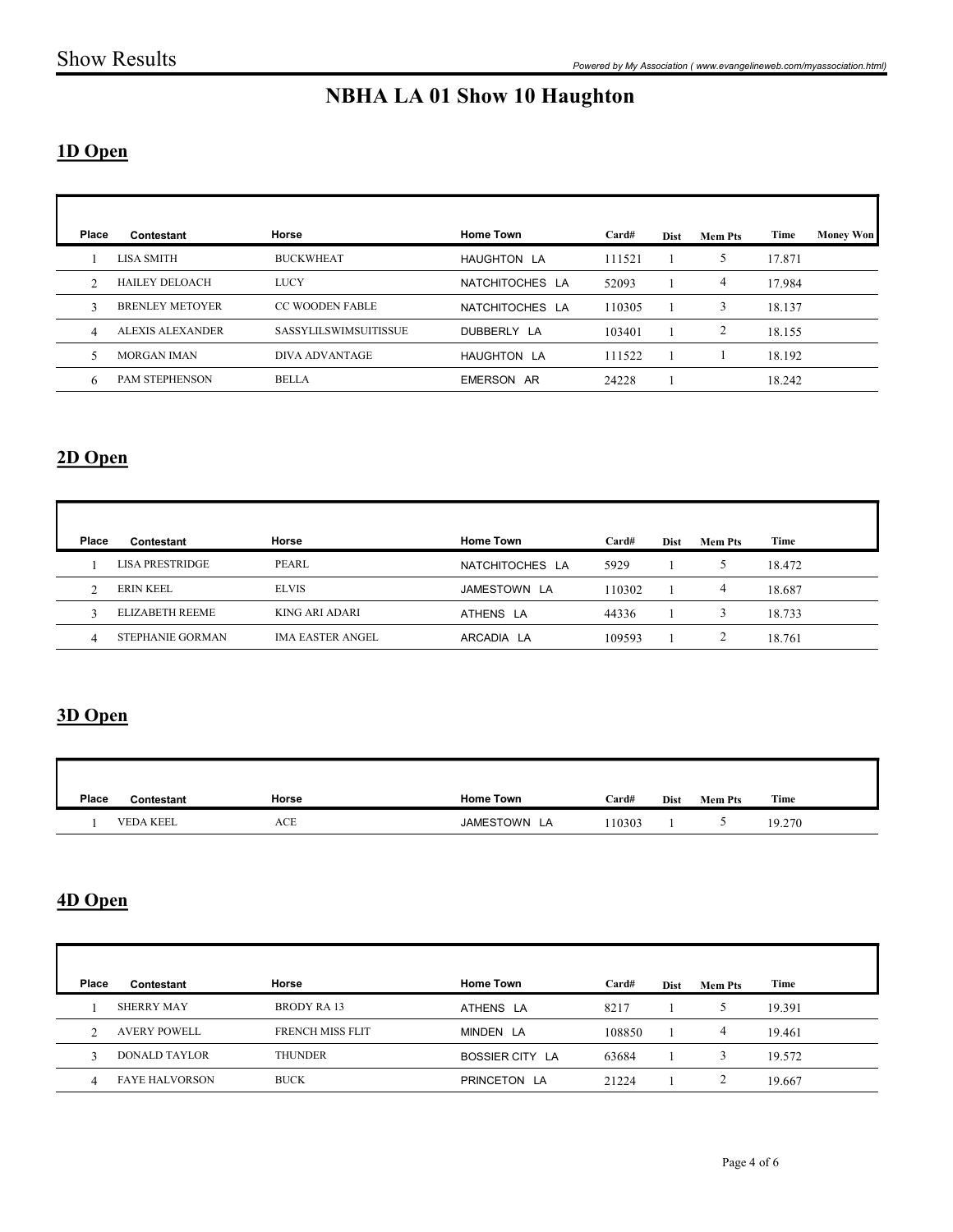#### 5D Open

|                                                              |                  |                                     |                |                      |                              | Powered by My Association (www.evangelineweb.com/myassociation.html) |
|--------------------------------------------------------------|------------------|-------------------------------------|----------------|----------------------|------------------------------|----------------------------------------------------------------------|
|                                                              |                  | <b>NBHA LA 01 Show 10 Haughton</b>  |                |                      |                              |                                                                      |
| 5D Open                                                      |                  |                                     |                |                      |                              |                                                                      |
|                                                              |                  |                                     |                |                      |                              |                                                                      |
| Place<br>Contestant<br><b>CHANDRA TAYLOR</b><br>$\mathbf{1}$ | Horse<br>ZIP     | <b>Home Town</b><br>BOSSIER CITY LA | Card#<br>58809 | Dist<br>$\mathbf{1}$ | <b>Mem Pts</b><br>$\sqrt{5}$ | Time<br>20.311                                                       |
| 2<br><b>DONALD TAYLOR</b>                                    | <b>SPOOK</b>     | BOSSIER CITY LA                     | 63684          | $\mathbf{1}$         | $\overline{4}$               | 20.558                                                               |
|                                                              |                  |                                     |                |                      |                              |                                                                      |
| 1D Senior                                                    |                  |                                     |                |                      |                              |                                                                      |
|                                                              |                  |                                     |                |                      |                              |                                                                      |
| Place<br>Contestant                                          | Horse            | <b>Home Town</b>                    | Card#          | Dist                 | <b>Mem Pts</b>               | Time                                                                 |
| <b>LISA SMITH</b><br>$\mathbf{1}$                            | <b>BUCKWHEAT</b> | HAUGHTON LA                         | 111521         | 1                    | 5 <sub>5</sub>               | 17.871                                                               |
|                                                              |                  |                                     |                |                      | $\overline{4}$               | 18.242                                                               |

#### 1D Senior

| <b>DONALD TAYLOR</b><br>2        | <b>SPOOK</b>     | BOSSIER CITY LA  | 63684  |      | $\overline{4}$ | 20.558 |  |
|----------------------------------|------------------|------------------|--------|------|----------------|--------|--|
|                                  |                  |                  |        |      |                |        |  |
| 1D Senior                        |                  |                  |        |      |                |        |  |
|                                  |                  |                  |        |      |                |        |  |
| Place<br>Contestant              | Horse            | <b>Home Town</b> | Card#  | Dist | <b>Mem Pts</b> | Time   |  |
| <b>LISA SMITH</b>                | <b>BUCKWHEAT</b> | HAUGHTON LA      | 111521 |      | 5              | 17.871 |  |
| PAM STEPHENSON<br>2              | <b>BELLA</b>     | EMERSON AR       | 24228  | 1    | $\overline{4}$ | 18.242 |  |
| 2D Senior<br>Place<br>Contestant | Horse            | <b>Home Town</b> | Card#  |      | Dist Mem Pts   | Time   |  |
| <b>LISA PRESTRIDGE</b>           | PEARL            | NATCHITOCHES LA  | 5929   | -1   | 5              | 18.472 |  |
|                                  |                  |                  |        |      |                |        |  |
|                                  |                  |                  |        |      |                |        |  |
| 4D Senior                        |                  |                  |        |      |                |        |  |

#### 2D Senior

| Place | Contestant             | Horse | <b>Home Town</b> | Card# | Dist | <b>Mem Pts</b> | Time   |
|-------|------------------------|-------|------------------|-------|------|----------------|--------|
|       | <b>LISA PRESTRIDGE</b> | PEARL | NATCHITOCHES LA  | 5929  |      |                | 18.472 |

#### 4D Senior

|                    | <b>LISA SMITH</b>      | <b>BUCKWHEAT</b>              | HAUGHTON LA      | 111521 |              | $5\overline{)}$ | 17.871 |
|--------------------|------------------------|-------------------------------|------------------|--------|--------------|-----------------|--------|
|                    | 2 PAM STEPHENSON       | <b>BELLA</b>                  | EMERSON AR       | 24228  | 1            | $\overline{4}$  | 18.242 |
|                    |                        |                               |                  |        |              |                 |        |
| 2D Senior          |                        |                               |                  |        |              |                 |        |
|                    |                        |                               |                  |        |              |                 |        |
| Place              | Contestant             | Horse                         | <b>Home Town</b> | Card#  | Dist         | <b>Mem Pts</b>  | Time   |
|                    | <b>LISA PRESTRIDGE</b> | $\ensuremath{\mathsf{PEARL}}$ | NATCHITOCHES LA  | 5929   |              | $\mathfrak{S}$  | 18.472 |
| 4D Senior<br>Place | Contestant             | Horse                         | <b>Home Town</b> | Card#  | Dist         | <b>Mem Pts</b>  | Time   |
| 1                  | SHERRY MAY             | <b>BRODY RA13</b>             | ATHENS LA        | 8217   | 1            | $5\overline{)}$ | 19.391 |
| 2                  | DONALD TAYLOR          | THUNDER                       | BOSSIER CITY LA  | 63684  | $\mathbf{1}$ | $\overline{4}$  | 19.572 |
|                    |                        |                               |                  |        |              |                 |        |
|                    |                        |                               |                  |        |              |                 |        |
|                    |                        |                               |                  |        |              |                 |        |
|                    |                        |                               |                  |        |              |                 |        |
|                    |                        |                               |                  |        |              |                 |        |